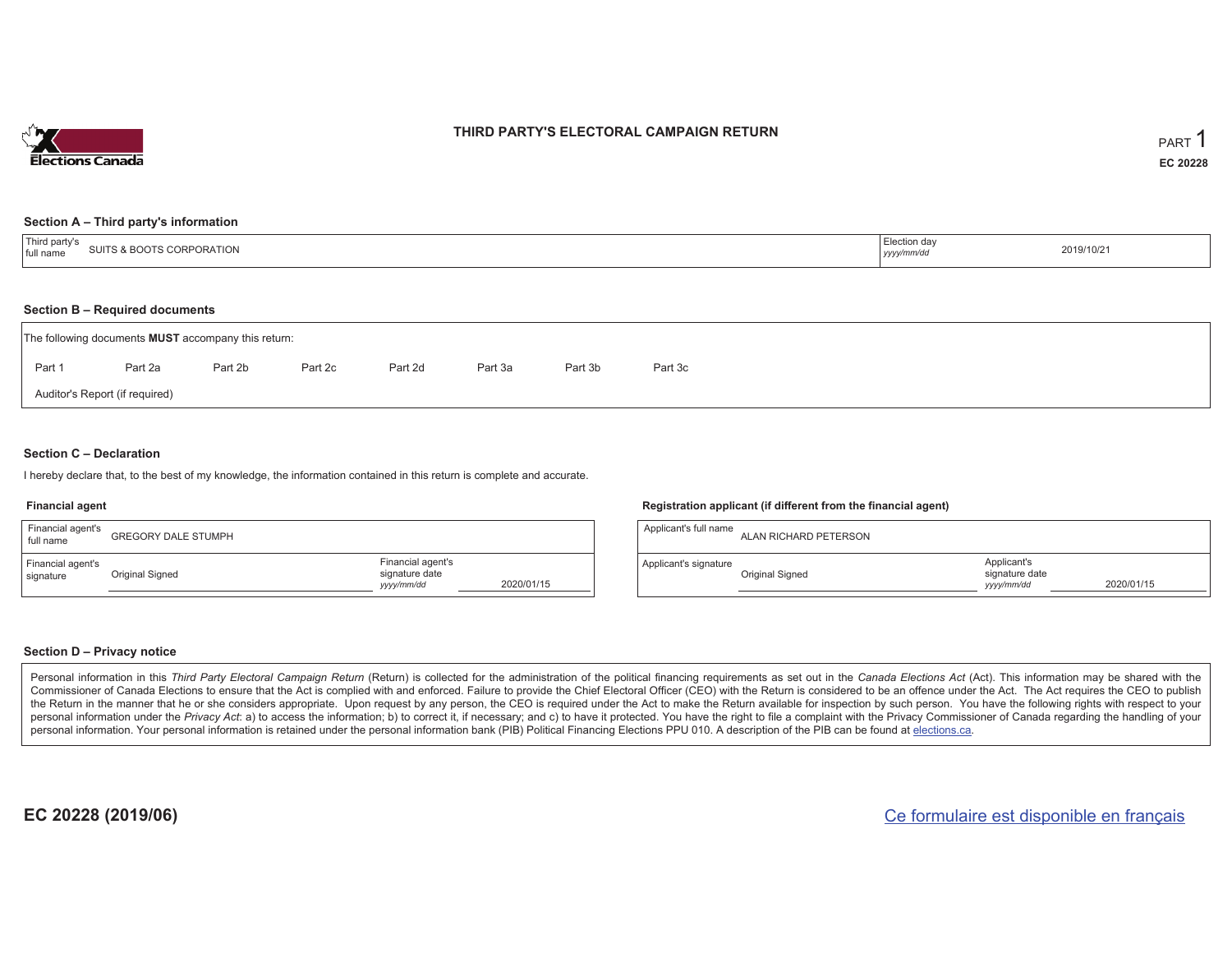

## **THIRD PARTY'S ELECTORAL CAMPAIGN RETURN HIRD PARTY'S ELECTORAL CAMPAIGN RETURN<br>Statement of monetary contributions received PART 2a**

**EC 20228**

| No.         | <b>Full name</b>                                       | <b>Street</b><br>no. | <b>Street</b> | Apt. | City            | Prov./<br>Terr. | Postal<br>code | Date<br>received<br>yyyy/mm/dd                                                    | Individual   | Business /<br>Commercial<br>organization | Government | <b>Trade union</b> | Corporation<br>without share<br>capital | Unincorporated<br>organization or<br>association |
|-------------|--------------------------------------------------------|----------------------|---------------|------|-----------------|-----------------|----------------|-----------------------------------------------------------------------------------|--------------|------------------------------------------|------------|--------------------|-----------------------------------------|--------------------------------------------------|
|             |                                                        |                      |               |      |                 |                 |                |                                                                                   | \$           | \$                                       | \$         | \$                 | \$                                      | \$                                               |
|             | Grignan Holdings Ltd. (Allan R. Peterson)              |                      |               |      | Spruce Grove    | AB              | <b>T7X0A6</b>  | 2019/08/20                                                                        |              | 100.00                                   |            |                    |                                         |                                                  |
|             | 2 Grignan Holdings Ltd. (Allan R. Peterson)            |                      |               |      | Spruce Grove    | AB              | <b>T7X0A6</b>  | 2019/08/21                                                                        |              | 5,000.00                                 |            |                    |                                         |                                                  |
|             | 3 Mike Myshak Management Ltd.                          |                      |               |      | Acheson         | AB              | <b>T7X6A8</b>  | 2019/08/28                                                                        |              | 2,500.00                                 |            |                    |                                         |                                                  |
|             | 4 RC Morris & Company                                  |                      |               |      | Vancouver       | BC              | V6C3P1         | 2019/09/06                                                                        |              | 10,000.00                                |            |                    |                                         |                                                  |
| $5^{\circ}$ | John McBride                                           |                      |               |      | Toronto         | ON              | <b>M5X1B1</b>  | 2019/09/16                                                                        | 1,000.00     |                                          |            |                    |                                         |                                                  |
|             | 6 Tim Conlin                                           |                      |               |      | Calgary         | AB              | T3Z3E6         | 2019/09/16                                                                        | 1,000.00     |                                          |            |                    |                                         |                                                  |
|             | 7 Michael Castledine                                   |                      |               |      | Ottawa          | ON              | K2R1C3         | 2019/09/17                                                                        | 1,000.00     |                                          |            |                    |                                         |                                                  |
|             | 8 Schell Holdings (Alberta) Ltd.                       |                      |               |      | High River      | AB              | <b>T1V1N3</b>  | 2019/09/23                                                                        |              | 2,000.00                                 |            |                    |                                         |                                                  |
|             | 9 Robert Nowicki                                       |                      |               |      | <b>Edmonton</b> | AB              | T6M0A3         | 2019/09/23                                                                        | 250.00       |                                          |            |                    |                                         |                                                  |
|             | 10 Ronald Mathison                                     |                      |               |      | Calgary         | AB              | <b>T2T0R2</b>  | 2019/09/23                                                                        | 1,000.00     |                                          |            |                    |                                         |                                                  |
|             | 11 George Rogers                                       |                      |               |      | Calgary         | AB              | <b>T2N1P7</b>  | 2019/09/23                                                                        | 1,000.00     |                                          |            |                    |                                         |                                                  |
|             | 12 Roxanne Tremblay                                    |                      |               |      | Moose Jaw       | <b>SK</b>       | S6H6P1         | 2019/09/24                                                                        | 1,000.00     |                                          |            |                    |                                         |                                                  |
|             | 13 Rusty Goepel                                        |                      |               |      | Vancouver       | BC              | V6P6R3         | 2019/09/24                                                                        | 250.00       |                                          |            |                    |                                         |                                                  |
|             | 14 JDS Energy & Mining Inc. (Jeff Stibbard)            |                      |               |      | Kelowna         | BC              | <b>V1Y1W2</b>  | 2019/09/27                                                                        |              | 1,000.00                                 |            |                    |                                         |                                                  |
|             |                                                        |                      |               |      |                 |                 |                | Totals carried forward from previous page \$                                      |              |                                          |            |                    |                                         |                                                  |
|             |                                                        |                      |               |      |                 |                 |                | Total amount of monetary contributions by contributors who gave over \$200 (A)    | 6,500.00     | 20,600.00                                |            |                    |                                         |                                                  |
|             |                                                        |                      |               |      |                 |                 |                | Number of contributors who gave over \$200                                        | $\mathsf{R}$ |                                          |            |                    |                                         |                                                  |
|             |                                                        |                      |               |      |                 |                 |                | Total amount of monetary contributions by contributors who gave \$200 or less (B) |              |                                          |            |                    |                                         |                                                  |
|             | Number of contributors who gave \$200 or less          |                      |               |      |                 |                 |                |                                                                                   |              |                                          |            |                    |                                         |                                                  |
|             |                                                        |                      |               |      |                 |                 |                | Total amount of all monetary contributions (A+B)                                  |              |                                          |            |                    |                                         |                                                  |
|             | Number of contributors who gave monetary contributions |                      |               |      |                 |                 |                |                                                                                   |              |                                          |            |                    |                                         |                                                  |

| Third<br>:019/10/2<br>∧ ⊂ור<br>party<br><b>- 112</b><br>,,,,, | Page |
|---------------------------------------------------------------|------|
|---------------------------------------------------------------|------|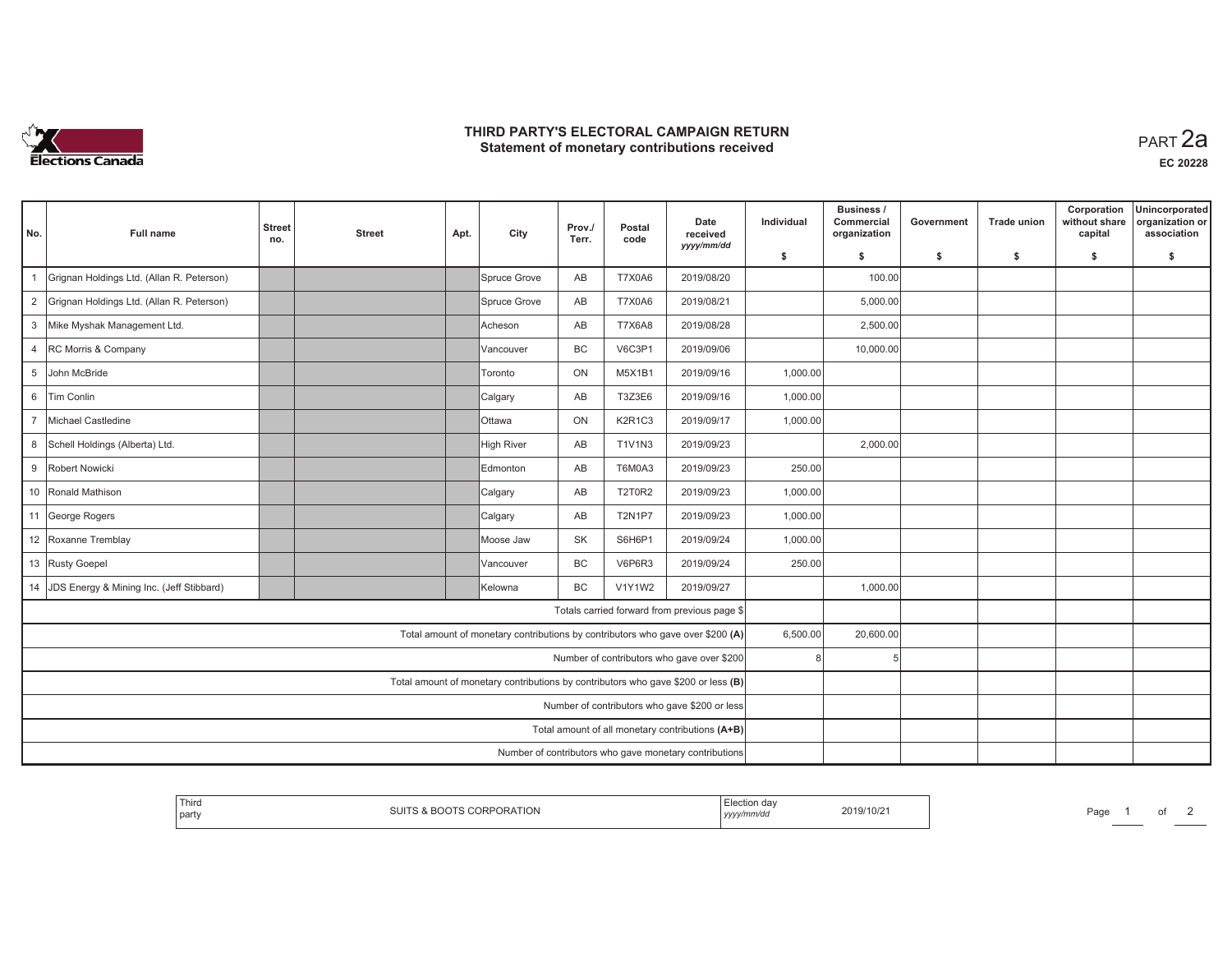

## **THIRD PARTY'S ELECTORAL CAMPAIGN RETURN HIRD PARTY'S ELECTORAL CAMPAIGN RETURN<br>Statement of monetary contributions received PART 2a**

| No. | Full name                                              | <b>Street</b><br>no. | <b>Street</b> | Apt. | City                                                                           | Prov./<br>Terr. | Postal<br>code | Date<br>received<br>yyyy/mm/dd                                                    | Individual | Business /<br>Commercial<br>organization | Government | Trade union | Corporation<br>without share<br>capital | Unincorporated<br>organization or<br>association |
|-----|--------------------------------------------------------|----------------------|---------------|------|--------------------------------------------------------------------------------|-----------------|----------------|-----------------------------------------------------------------------------------|------------|------------------------------------------|------------|-------------|-----------------------------------------|--------------------------------------------------|
|     |                                                        |                      |               |      |                                                                                |                 |                |                                                                                   | \$         | S.                                       | -\$        | -\$         | \$                                      | \$                                               |
|     | 15 Gary Hinton                                         |                      |               |      | Calgary                                                                        | AB              | <b>T2G4E8</b>  | 2019/10/01                                                                        | 225.00     |                                          |            |             |                                         |                                                  |
|     | 16 Kelly Fraser                                        |                      |               |      | <b>Okotoks</b>                                                                 | AB              | T1S1Z6         | 2019/10/08                                                                        | 250.00     |                                          |            |             |                                         |                                                  |
|     | 17 Sue Hall                                            |                      |               |      | Cold Lake                                                                      | AB              | T9M1P4         | 2019/10/11                                                                        | 270.00     |                                          |            |             |                                         |                                                  |
|     | 18 W7S Bernard Investments Ltd.                        |                      |               |      | Kelowna                                                                        | BC              | V1Z1Y6         | 2019/10/11                                                                        |            | 750.00                                   |            |             |                                         |                                                  |
|     | 19 Cliff Ryning                                        |                      |               |      | Tofield                                                                        | AB              | T0B4J0         | 2019/10/15                                                                        | 500.00     |                                          |            |             |                                         |                                                  |
| 20  | Elizabeth McAfee                                       |                      |               |      | Edmonton                                                                       | AB              | <b>T5K2G3</b>  | 2019/10/18                                                                        | 250.00     |                                          |            |             |                                         |                                                  |
| 21  | Gord Haddock                                           |                      |               |      | Saskatoon                                                                      | SK              | S7P1A3         | 2019/10/18                                                                        | 250.00     |                                          |            |             |                                         |                                                  |
|     | 22 Sharon Westfall                                     |                      |               |      | Burnaby                                                                        | BC              | V3N4P4         | 2019/10/18                                                                        | 270.00     |                                          |            |             |                                         |                                                  |
|     |                                                        |                      |               |      |                                                                                |                 |                |                                                                                   |            |                                          |            |             |                                         |                                                  |
|     |                                                        |                      |               |      |                                                                                |                 |                |                                                                                   |            |                                          |            |             |                                         |                                                  |
|     |                                                        |                      |               |      |                                                                                |                 |                |                                                                                   |            |                                          |            |             |                                         |                                                  |
|     |                                                        |                      |               |      |                                                                                |                 |                |                                                                                   |            |                                          |            |             |                                         |                                                  |
|     |                                                        |                      |               |      |                                                                                |                 |                |                                                                                   |            |                                          |            |             |                                         |                                                  |
|     |                                                        |                      |               |      |                                                                                |                 |                |                                                                                   |            |                                          |            |             |                                         |                                                  |
|     |                                                        |                      |               |      |                                                                                |                 |                | Totals carried forward from previous page \$                                      | 6,500.00   | 20,600.00                                |            |             |                                         |                                                  |
|     |                                                        |                      |               |      | Total amount of monetary contributions by contributors who gave over \$200 (A) |                 |                |                                                                                   | 2,015.00   | 750.00                                   |            |             |                                         |                                                  |
|     |                                                        |                      |               |      |                                                                                |                 |                | Number of contributors who gave over \$200                                        |            |                                          |            |             |                                         |                                                  |
|     |                                                        |                      |               |      |                                                                                |                 |                | Total amount of monetary contributions by contributors who gave \$200 or less (B) | 5,458.00   |                                          |            |             |                                         |                                                  |
|     | Number of contributors who gave \$200 or less          |                      |               |      |                                                                                |                 |                | 76                                                                                |            |                                          |            |             |                                         |                                                  |
|     | Total amount of all monetary contributions (A+B)       |                      |               |      |                                                                                |                 |                |                                                                                   | 13,973.00  | 21,350.00                                |            |             |                                         |                                                  |
|     | Number of contributors who gave monetary contributions |                      |               |      |                                                                                |                 |                |                                                                                   | 91         | 6                                        |            |             |                                         |                                                  |

|  | Third<br>party | <b>PORATION</b> | , yyyy<br>$-1$ | 2019/10/2 | Page |  |  |  |  |
|--|----------------|-----------------|----------------|-----------|------|--|--|--|--|
|--|----------------|-----------------|----------------|-----------|------|--|--|--|--|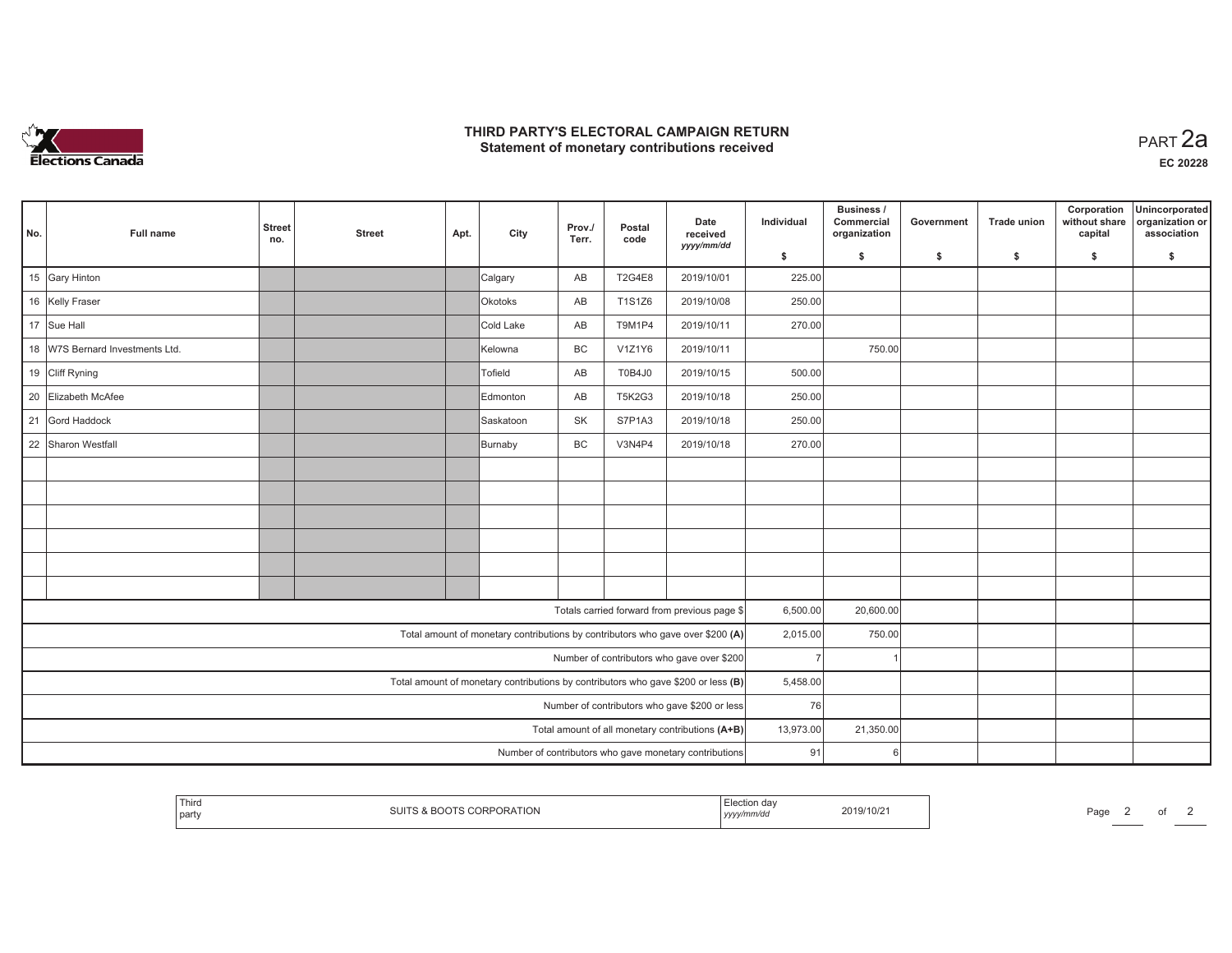

## **THIRD PARTY'S ELECTORAL CAMPAIGN RETURN**  THIRD PARTY'S ELECTORAL CAMPAIGN RETURN<br>Statement of non-monetary contributions received

1 of 1

| No. | Full name                                                                             | <b>Street</b><br>no. | <b>Street</b> | Apt. | City | Prov./<br>Terr. | Postal<br>code | Date<br>received<br>yyyy/mm/dd                                                     | Individual | <b>Business /</b><br>Commercial<br>organization | Government | Trade union | Corporation<br>capital | Unincorporated<br>without share organization or<br>association |
|-----|---------------------------------------------------------------------------------------|----------------------|---------------|------|------|-----------------|----------------|------------------------------------------------------------------------------------|------------|-------------------------------------------------|------------|-------------|------------------------|----------------------------------------------------------------|
|     |                                                                                       |                      |               |      |      |                 |                |                                                                                    | \$         | \$                                              | \$         | \$          | \$                     | \$                                                             |
|     |                                                                                       |                      |               |      |      |                 |                |                                                                                    |            |                                                 |            |             |                        |                                                                |
|     |                                                                                       |                      |               |      |      |                 |                |                                                                                    |            |                                                 |            |             |                        |                                                                |
|     |                                                                                       |                      |               |      |      |                 |                |                                                                                    |            |                                                 |            |             |                        |                                                                |
|     |                                                                                       |                      |               |      |      |                 |                |                                                                                    |            |                                                 |            |             |                        |                                                                |
|     |                                                                                       |                      |               |      |      |                 |                |                                                                                    |            |                                                 |            |             |                        |                                                                |
|     |                                                                                       |                      |               |      |      |                 |                |                                                                                    |            |                                                 |            |             |                        |                                                                |
|     |                                                                                       |                      |               |      |      |                 |                |                                                                                    |            |                                                 |            |             |                        |                                                                |
|     |                                                                                       |                      |               |      |      |                 |                |                                                                                    |            |                                                 |            |             |                        |                                                                |
|     |                                                                                       |                      |               |      |      |                 |                |                                                                                    |            |                                                 |            |             |                        |                                                                |
|     |                                                                                       |                      |               |      |      |                 |                |                                                                                    |            |                                                 |            |             |                        |                                                                |
|     |                                                                                       |                      |               |      |      |                 |                |                                                                                    |            |                                                 |            |             |                        |                                                                |
|     |                                                                                       |                      |               |      |      |                 |                |                                                                                    |            |                                                 |            |             |                        |                                                                |
|     |                                                                                       |                      |               |      |      |                 |                |                                                                                    |            |                                                 |            |             |                        |                                                                |
|     |                                                                                       |                      |               |      |      |                 |                |                                                                                    |            |                                                 |            |             |                        |                                                                |
|     |                                                                                       |                      |               |      |      |                 |                | Totals carried forward from previous page \$                                       |            |                                                 |            |             |                        |                                                                |
|     |                                                                                       |                      |               |      |      |                 |                |                                                                                    |            |                                                 |            |             |                        |                                                                |
|     |                                                                                       |                      |               |      |      |                 |                | Total amount of non-monetary contributions by contributors who gave over \$200 (A) |            |                                                 |            |             |                        |                                                                |
|     |                                                                                       |                      |               |      |      |                 |                | Number of contributors who gave over \$200                                         |            |                                                 |            |             |                        |                                                                |
|     | Total amount of non-monetary contributions by contributors who gave \$200 or less (B) |                      |               |      |      |                 |                |                                                                                    |            |                                                 |            |             |                        |                                                                |
|     | Number of contributors who gave \$200 or less                                         |                      |               |      |      |                 |                |                                                                                    |            |                                                 |            |             |                        |                                                                |
|     |                                                                                       |                      |               |      |      |                 |                | Total amount of all non-monetary contributions (A+B)                               |            |                                                 |            |             |                        |                                                                |
|     | Number of contributors who gave non-monetary contributions                            |                      |               |      |      |                 |                |                                                                                    |            |                                                 |            |             |                        |                                                                |

| ' Third<br>party | <b>PORATION</b><br>$\lambda$ . $\lambda$<br>. ~ | Election dav<br>yyyy/mm/do | 2019/10/2 | Page |
|------------------|-------------------------------------------------|----------------------------|-----------|------|
|------------------|-------------------------------------------------|----------------------------|-----------|------|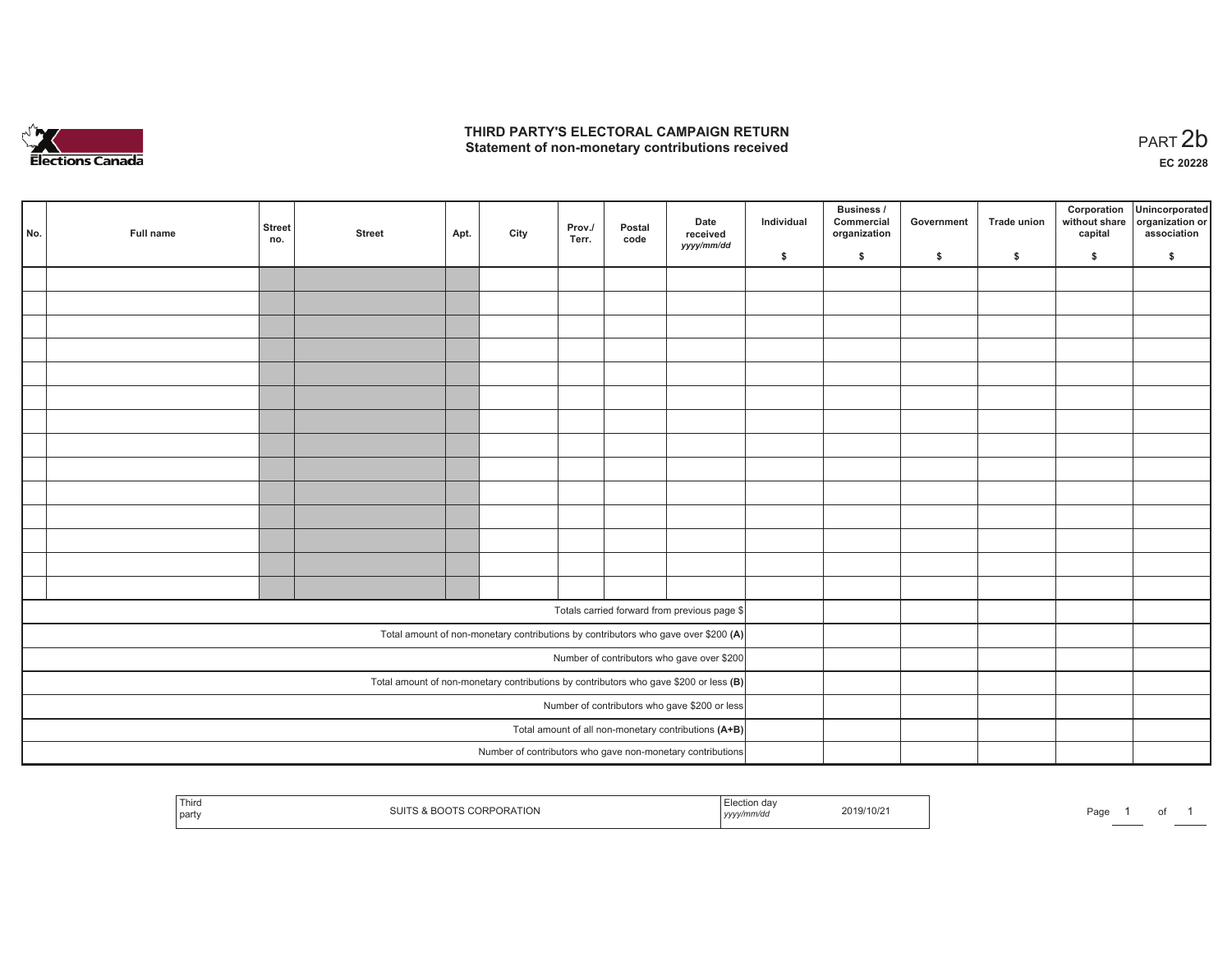

## **THIRD PARTY'S ELECTORAL CAMPAIGN RETURN STATE:** PERSON SELECTORAL CAMPAIGN RETURN<br>
Statement of operating loans received

**EC 20228**

| No. | Full name                                    | <b>Street</b><br>no. | <b>Street</b> | Apt. | City | Prov./<br>Terr. | Postal<br>code | Date<br>received                                                | Individual | Business /<br>Commercial<br>organization | Government | Trade union | Corporation<br>capital | Unincorporated<br>without share organization or<br>association |
|-----|----------------------------------------------|----------------------|---------------|------|------|-----------------|----------------|-----------------------------------------------------------------|------------|------------------------------------------|------------|-------------|------------------------|----------------------------------------------------------------|
|     |                                              |                      |               |      |      |                 |                | yyyy/mm/dd                                                      | \$         | \$                                       | \$         | \$          | \$                     | \$                                                             |
|     |                                              |                      |               |      |      |                 |                |                                                                 |            |                                          |            |             |                        |                                                                |
|     |                                              |                      |               |      |      |                 |                |                                                                 |            |                                          |            |             |                        |                                                                |
|     |                                              |                      |               |      |      |                 |                |                                                                 |            |                                          |            |             |                        |                                                                |
|     |                                              |                      |               |      |      |                 |                |                                                                 |            |                                          |            |             |                        |                                                                |
|     |                                              |                      |               |      |      |                 |                |                                                                 |            |                                          |            |             |                        |                                                                |
|     |                                              |                      |               |      |      |                 |                |                                                                 |            |                                          |            |             |                        |                                                                |
|     |                                              |                      |               |      |      |                 |                |                                                                 |            |                                          |            |             |                        |                                                                |
|     |                                              |                      |               |      |      |                 |                |                                                                 |            |                                          |            |             |                        |                                                                |
|     |                                              |                      |               |      |      |                 |                |                                                                 |            |                                          |            |             |                        |                                                                |
|     |                                              |                      |               |      |      |                 |                |                                                                 |            |                                          |            |             |                        |                                                                |
|     |                                              |                      |               |      |      |                 |                |                                                                 |            |                                          |            |             |                        |                                                                |
|     |                                              |                      |               |      |      |                 |                |                                                                 |            |                                          |            |             |                        |                                                                |
|     |                                              |                      |               |      |      |                 |                |                                                                 |            |                                          |            |             |                        |                                                                |
|     |                                              |                      |               |      |      |                 |                |                                                                 |            |                                          |            |             |                        |                                                                |
|     |                                              |                      |               |      |      |                 |                | Totals carried forward from previous page \$                    |            |                                          |            |             |                        |                                                                |
|     |                                              |                      |               |      |      |                 |                | Total amount of loans by lenders who provided over \$200 (A)    |            |                                          |            |             |                        |                                                                |
|     |                                              |                      |               |      |      |                 |                | Number of lenders who provided over \$200                       |            |                                          |            |             |                        |                                                                |
|     |                                              |                      |               |      |      |                 |                | Total amount of loans by lenders who provided \$200 or less (B) |            |                                          |            |             |                        |                                                                |
|     | Number of lenders who provided \$200 or less |                      |               |      |      |                 |                |                                                                 |            |                                          |            |             |                        |                                                                |
|     |                                              |                      |               |      |      |                 |                | Total amount of all loans (A+B)                                 |            |                                          |            |             |                        |                                                                |
|     | Number of all lenders who provided loans     |                      |               |      |      |                 |                |                                                                 |            |                                          |            |             |                        |                                                                |

| Third<br><b>ORATION</b><br>. .<br>party | 2019/10/21<br>.<br>,,,,,,,<br>,,,,, | Page |
|-----------------------------------------|-------------------------------------|------|
|-----------------------------------------|-------------------------------------|------|

of 1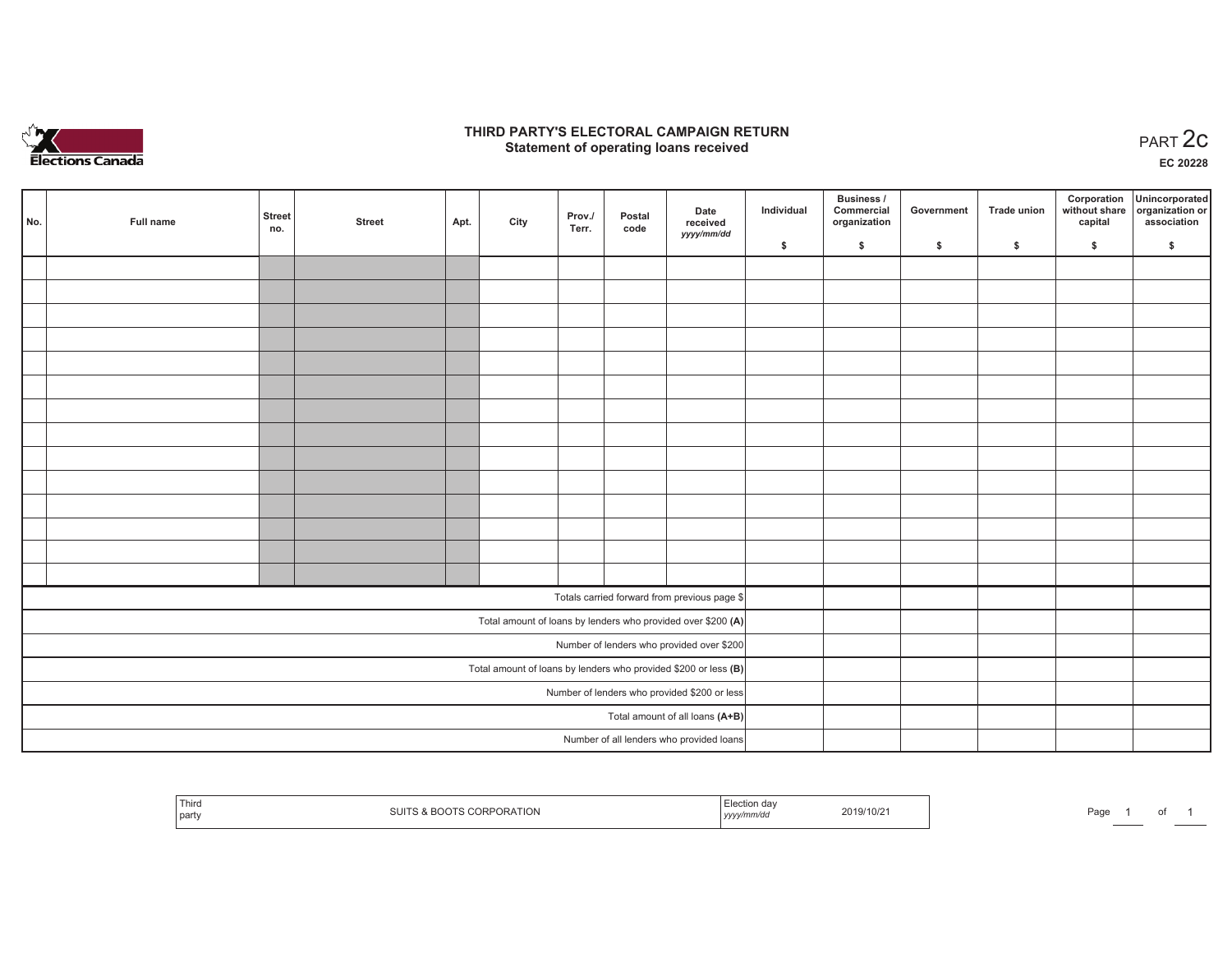

# **THIRD PARTY'S ELECTORAL CAMPAIGN RETURN Summary of inflows** PART 2d

| No.          | Type of contributor / lender                    | Monetary<br>contributions<br>(Part 2a) | Non-monetary<br>contributions<br>(Part 2b) | Loans<br>(Part 2c) | <b>Total</b> | Number of<br>contributors and<br>lenders |
|--------------|-------------------------------------------------|----------------------------------------|--------------------------------------------|--------------------|--------------|------------------------------------------|
|              |                                                 | \$                                     | \$                                         | S.                 | \$           |                                          |
| 1.           | Individuals                                     | 13,973.00                              |                                            |                    | 13,973.00    | 91                                       |
|              | 2. Businesses / Commercial organizations        | 21,350.00                              |                                            |                    | 21,350.00    |                                          |
|              | 3. Governments                                  |                                        |                                            |                    |              |                                          |
| 4.           | Trade unions                                    |                                        |                                            |                    |              |                                          |
| 5.           | Corporations without share capital              |                                        |                                            |                    |              |                                          |
|              | 6. Unincorporated organizations or associations |                                        |                                            |                    |              |                                          |
| 7.           | Total (items 1 to 6)                            |                                        |                                            |                    |              |                                          |
| <b>Total</b> |                                                 |                                        |                                            |                    |              |                                          |
|              | 8. Amount of third party's resources used       |                                        |                                            |                    |              |                                          |
| 9.           | Grand total (items 7 and 8)                     | 35,323.00                              |                                            |                    | 35,323.00    | 97                                       |

| Thira<br>party | <b>ORATION</b><br>$\sim$ | <sup>⊸+i</sup> ∩n dav<br><b>LIECUOH</b><br>yyyy/mm/dd | 2019/10/21 |
|----------------|--------------------------|-------------------------------------------------------|------------|
|----------------|--------------------------|-------------------------------------------------------|------------|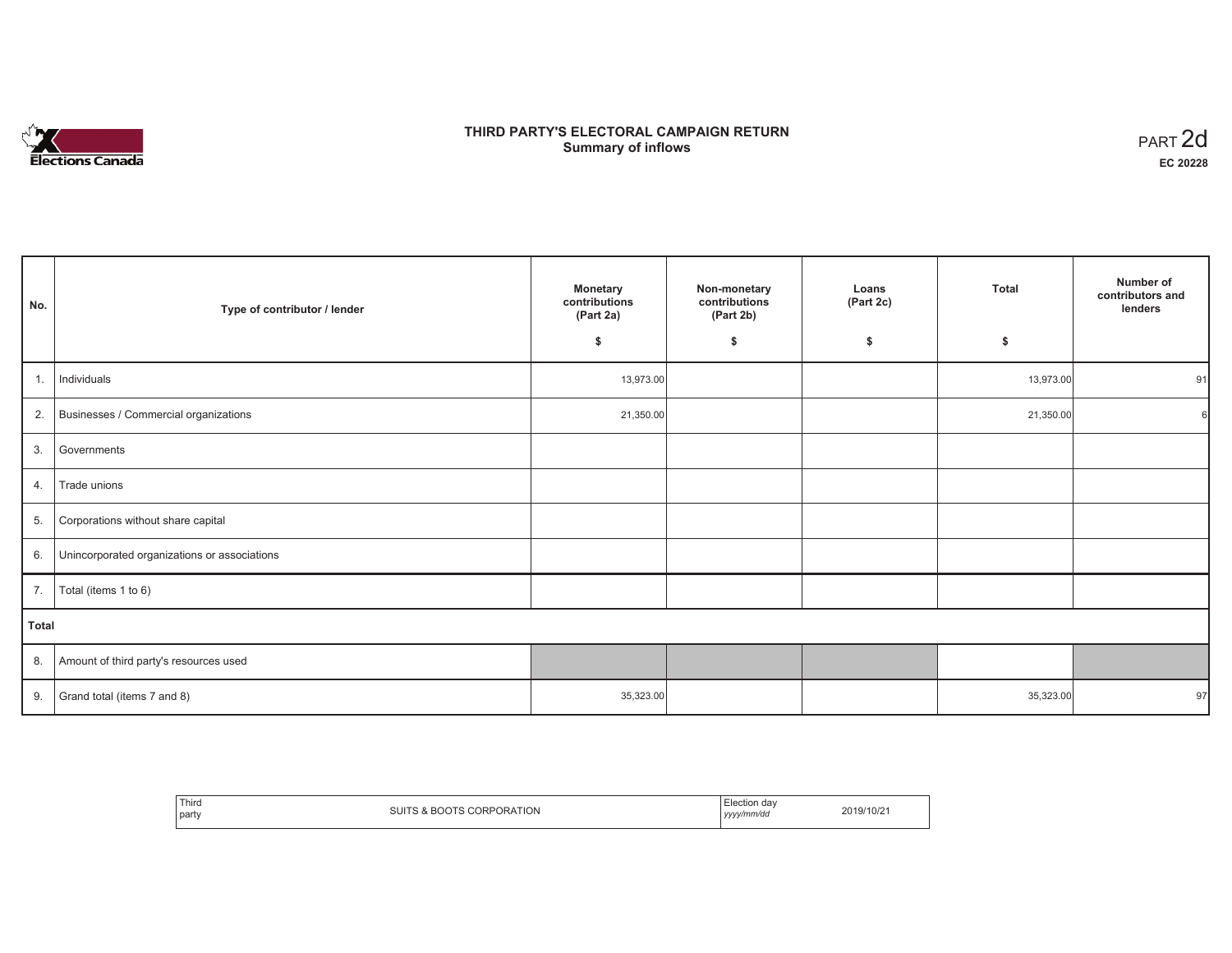

## **THIRD PARTY'S ELECTORAL CAMPAIGN RETURN Statement of expenses incurred for regulated activities that take place during the pre-election period**  *(Only applicable to a fixed-date general election)*

 $_{\sf PART}$ 3a **EC 20228**

For a list of expense types, expense categories and expense subcategories, refer to Annex II in the Instructions.

| No.            | Date<br>incurred<br>yyyy/mm/dd | <b>ED Code</b><br>(if applicable) | Supplier                               | <b>Expense type</b> | Expense<br>category          | <b>Expense</b><br>subcategory | <b>Starting date</b><br>of activity,<br>advertisement<br>or survey<br>yyyy/mm/dd | <b>Ending date</b><br>of activity,<br>advertisement<br>or survey<br>yyyy/mm/dd | Place of activity or<br>advertisement        | <b>Expense amount</b><br>\$ |
|----------------|--------------------------------|-----------------------------------|----------------------------------------|---------------------|------------------------------|-------------------------------|----------------------------------------------------------------------------------|--------------------------------------------------------------------------------|----------------------------------------------|-----------------------------|
| $\mathbf{1}$   | 2019/08/23                     |                                   | Canadians for Democracy and Prosperity | Partisan Activity   | Office                       | Website - Development         |                                                                                  |                                                                                |                                              | 5,000.00                    |
| 2              | 2019/08/23                     |                                   | Canadian Western Bank                  | Partisan Activity   | Other                        | <b>Transaction Fees</b>       |                                                                                  |                                                                                |                                              | 1.00                        |
| 3              | 2019/08/23                     |                                   | Stripe Inc.                            | Partisan Activity   | Other                        | <b>Transaction Fees</b>       |                                                                                  |                                                                                |                                              | 6.10                        |
| 4              | 2019/09/09                     |                                   | Stripe Inc.                            | Partisan Activity   | Other                        | <b>Transaction Fees</b>       |                                                                                  |                                                                                |                                              | 3.20                        |
| $\overline{5}$ | 2019/08/31                     |                                   | Canadian Western Bank                  | Partisan Activity   | Other                        | <b>Bank Fees</b>              |                                                                                  |                                                                                |                                              | 2.00                        |
| 6              | 2019/09/09                     |                                   | Apogee Consulting Ltd.                 | Partisan Activity   | Salaries, Wages & Consulting | Consulting                    |                                                                                  |                                                                                |                                              | 4,200.00                    |
|                |                                |                                   |                                        |                     |                              |                               |                                                                                  |                                                                                |                                              |                             |
|                |                                |                                   |                                        |                     |                              |                               |                                                                                  |                                                                                |                                              |                             |
|                |                                |                                   |                                        |                     |                              |                               |                                                                                  |                                                                                |                                              |                             |
|                |                                |                                   |                                        |                     |                              |                               |                                                                                  |                                                                                |                                              |                             |
|                |                                |                                   |                                        |                     |                              |                               |                                                                                  |                                                                                |                                              |                             |
|                |                                |                                   |                                        |                     |                              |                               |                                                                                  |                                                                                |                                              |                             |
|                |                                |                                   |                                        |                     |                              |                               |                                                                                  |                                                                                |                                              |                             |
|                |                                |                                   |                                        |                     |                              |                               |                                                                                  |                                                                                |                                              |                             |
|                |                                |                                   |                                        |                     |                              |                               |                                                                                  |                                                                                |                                              |                             |
|                |                                |                                   |                                        |                     |                              |                               |                                                                                  |                                                                                |                                              |                             |
|                |                                |                                   |                                        |                     |                              |                               |                                                                                  |                                                                                |                                              |                             |
|                |                                |                                   |                                        |                     |                              |                               |                                                                                  |                                                                                | Totals carried forward from previous page \$ | 0.00                        |
| Total \$       |                                |                                   |                                        |                     |                              |                               |                                                                                  |                                                                                | 9,212.30                                     |                             |

| Third<br>party | JRATION | ,,,,, | 201.<br>9/10/2 | ¬ - -<br>'aut |  |  |
|----------------|---------|-------|----------------|---------------|--|--|
|----------------|---------|-------|----------------|---------------|--|--|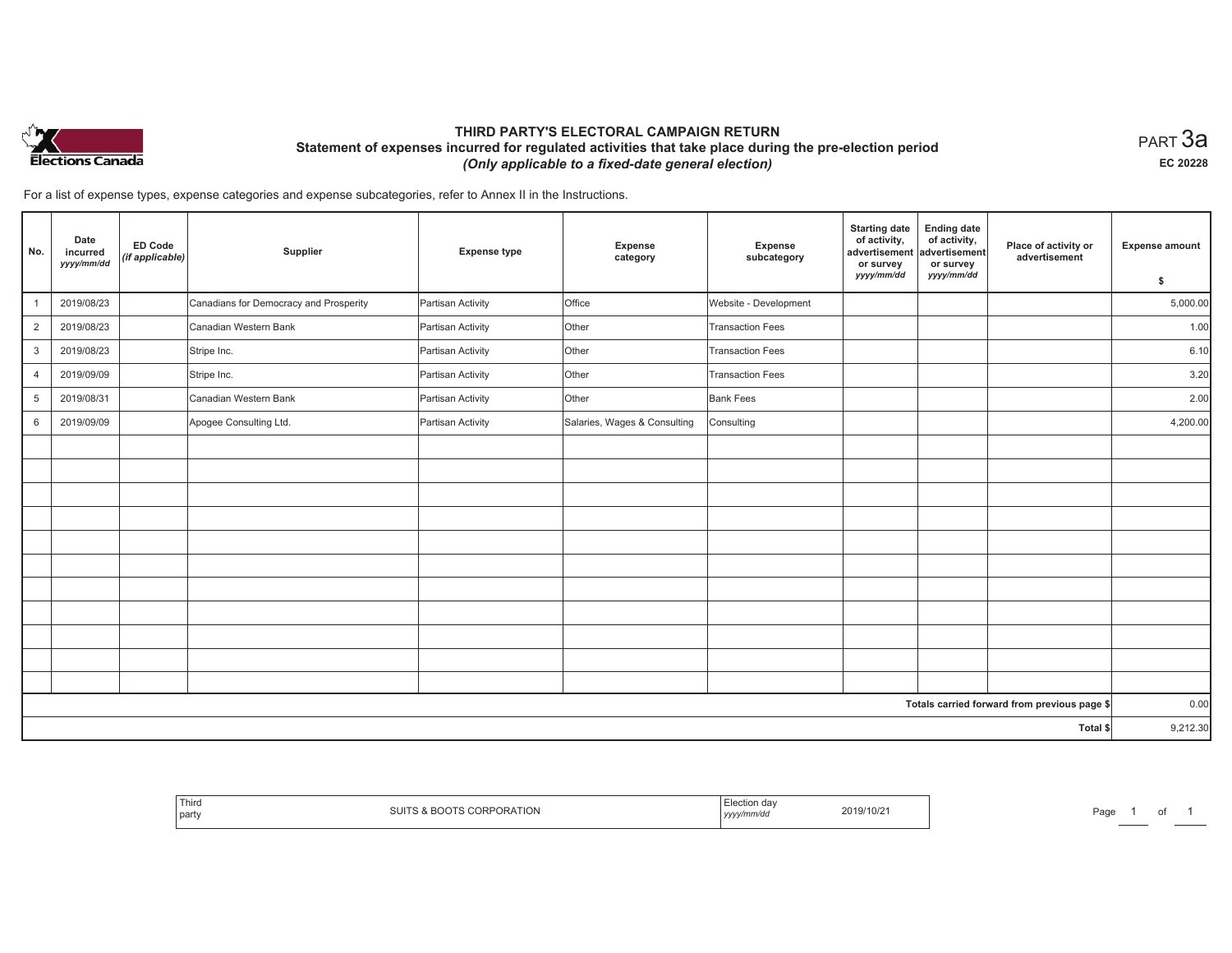

# **THIRD PARTY'S ELECTORAL CAMPAIGN RETURN Statement of expenses incurred for regulated activities that take place during the election period**<br>PART  $3\mathsf{b}$

**EC 20228**

For a list of expense types, expense categories and expense subcategories, refer to Annex II in the Instructions.

| No.            | Date<br>incurred<br>yyyy/mm/dd | <b>ED Code</b><br>(if applicable) | Supplier                             | <b>Expense type</b>         | <b>Expense</b><br>category   | <b>Expense</b><br>subcategory | <b>Starting date</b><br>of activity,<br>advertisement<br>or survey | <b>Ending date</b><br>of activity,<br>advertisement<br>or survey | Place of activity or<br>advertisement        | <b>Expense amount</b> |
|----------------|--------------------------------|-----------------------------------|--------------------------------------|-----------------------------|------------------------------|-------------------------------|--------------------------------------------------------------------|------------------------------------------------------------------|----------------------------------------------|-----------------------|
|                |                                |                                   |                                      |                             |                              |                               | yyyy/mm/dd                                                         | yyyy/mm/dd                                                       |                                              | \$                    |
|                | 2019/09/16                     |                                   | The Metropolitan Conference Centre   | Partisan Activity           | Events                       | Conference - deposit fee      |                                                                    |                                                                  |                                              | 1,500.00              |
| $\overline{2}$ | 2019/09/17                     |                                   | Canadian Western Bank                | Partisan Activity           | Other                        | Bank fees                     |                                                                    |                                                                  |                                              | 45.00                 |
| 3              | 2019/09/17                     |                                   | Canadian Western Bank                | Partisan Activity           | Other                        | Bank fees                     |                                                                    |                                                                  |                                              | 1.00                  |
| 4              | 2019/09/18                     |                                   | Nation Builder                       | Partisan Activity           | <b>Other</b>                 | <b>Transaction fees</b>       |                                                                    |                                                                  |                                              | 0.72                  |
| 5              | 2019/09/18                     |                                   | Expedia                              | Partisan Activity           | Events                       | Kick of meetings (Travel)     |                                                                    |                                                                  |                                              | 796.16                |
| 6              | 2019/09/25                     |                                   | Canadians for Democracy & Prosperity | Partisan Activity           | Office                       | Website - development         |                                                                    |                                                                  |                                              | 5,000.00              |
| $\overline{7}$ | 2019/09/25                     |                                   | Canadians for Democracy & Prosperity | Election Advertising        | Social Media                 | Social media - design & maint | 2019/09/23                                                         |                                                                  | Internet - National                          | 5,000.00              |
| 8              | 2019/09/30                     |                                   | Canadian Western Bank                | Partisan Activity           | Other                        | <b>Bank</b> fees              |                                                                    |                                                                  |                                              | 8.00                  |
| 9              | 2019/09/30                     |                                   | Sosa Original Graphics Inc.          | Election Advertising        | Advertising                  | Other - Hats (design & prod)  | 2019/09/30                                                         |                                                                  | Internet - National                          | 3,473.27              |
| 10             | 2019/09/30                     |                                   | Facebook                             | <b>Election Advertising</b> | Advertising                  | Social Media                  | 2019/09/20                                                         | 2019/09/27                                                       | Internet - National                          | 500.00                |
| 11             | 2019/10/01                     |                                   | Apogee Consulting Ltd.               | Partisan Activity           | Salaries, Wages & Consulting | Consulting                    |                                                                    |                                                                  |                                              | 1,599.25              |
| 12             | 2019/10/05                     |                                   | Kelly Lopaschuk                      | Partisan Activity           | Office                       | Office Supplies/Postage       |                                                                    |                                                                  |                                              | 352.17                |
| 13             | 2019/10/05                     |                                   | Facebook                             | <b>Election Advertising</b> | Advertising                  | Social Media                  | 2019/09/30                                                         | 2019/10/06                                                       | Internet - National                          | 1,108.00              |
| 14             | 2019/10/10                     |                                   | Luke Hamer                           | <b>Election Advertising</b> | Advertising                  | Social Media - Content        | 2019/10/10                                                         | 2019/10/20                                                       | Internet - National                          | 1,500.00              |
| 15             | 2019/10/15                     |                                   | Nation Builder                       | Partisan Activity           | Other                        | Transaction fee Sep30-Oct12   |                                                                    |                                                                  |                                              | 353.72                |
| 16             | 2019/10/20                     |                                   | Facebook                             | <b>Election Advertising</b> | Advertising                  | Social Media                  | 2019/10/06                                                         | 2019/10/20                                                       | Internet - National                          | 1,108.00              |
|                |                                |                                   |                                      |                             |                              |                               |                                                                    |                                                                  |                                              |                       |
|                |                                |                                   |                                      |                             |                              |                               |                                                                    |                                                                  | Totals carried forward from previous page \$ | 0.00                  |
|                |                                |                                   |                                      |                             |                              |                               |                                                                    |                                                                  | <b>Total \$</b>                              | 22,345.29             |

| Election dav<br>2019/10/21<br>yyyy/mm/dd | PORATION<br>3 & BOOTS CORP' |
|------------------------------------------|-----------------------------|
|------------------------------------------|-----------------------------|

Page 1 of 1